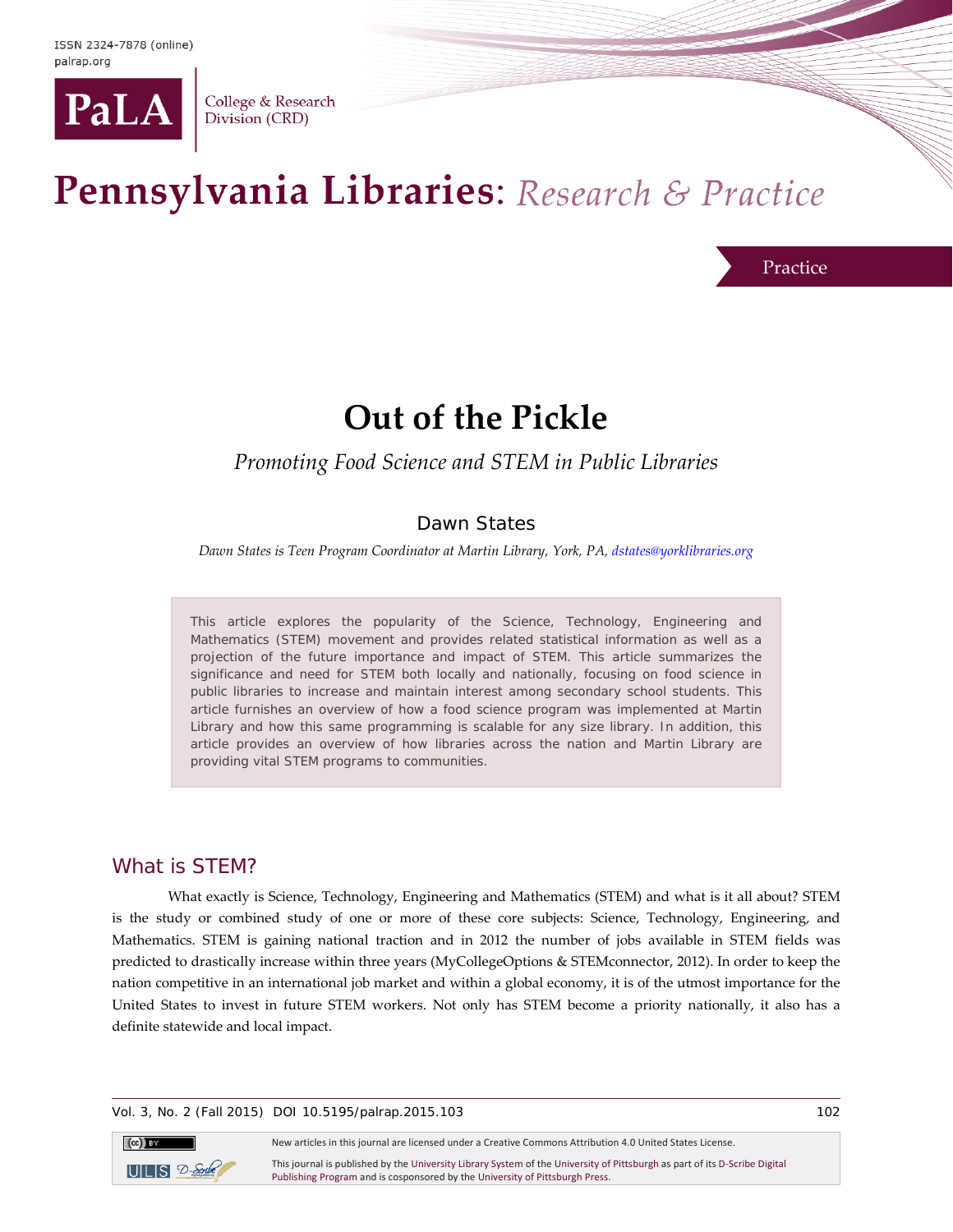## Economic Impact of STEM

In 2018, it is projected that 8.65 million jobs in the United States will be focused on STEM, while Pennsylvania is anticipated to see 314,000 of those STEM-related jobs (MyCollegeOptions & STEMconnector, 2012). Students interested in STEM are more likely to have a higher grade point average, be the first in their families to attend college, and choose to attend a local college (MyCollegeOptions & STEMconnector, 2012, p. 8-9). These statistics indicate that STEM interested students have the potential to enhance their lives, enrich the local economy, and become part of the newest breakthroughs in their fields.

If STEM is becoming a revolution, the next step is to maintain, foster, and introduce STEM programming in an accessible and fun manner, especially among high school students. Beginning high school students often express an interest in STEM fields, but then lose interest at an alarming rate. According to one study, only 21% of high school seniors still indicated a strong interest in STEM (MyCollegeOptions & STEMconnector, 2012). With the growth of STEM jobs on the rise, these issues need to be addressed through as many creative avenues as possible. This is where programs like the food science initiative at the Martin Library answer the call to action.

## Food Science

Food science is the study of the chemical compounds within food, the physical makeup of food, and the biological components within food (Institute of Food Technologists, 2015). Martin Library introduced the food science program, not with STEM in mind directly, but to answer the needs of the population served: a group of hungry teenagers. The food science program's success was twofold: feeding teens and teaching science concurrently. This is a form of recreational education and underscores the fact that learning can and should be entertaining so that interest is maintained.

Some examples of food science programs at the Martin Library have included the following foods: caramels, hot cocoa, root beer floats, chocolate, mug cakes, honey, and pickles. All of these foods are teen favorites, easily available, and scalable for multiple libraries. Along with the ease of access to libraries in different geographic locations, these foods also have plenty of scientific properties that can be discovered with research and experimentation. Figures 1-8 provide some illustrations while Appendices A, B, and C at the end of this paper offer further instructions and recipes.



Figure 1 *A mug cake recipe examining the effects of withholding milk from the recipe [1](#page-6-0)*



Figure 2 *A mug cake recipe examining the scientific effects of withholding baking soda from the cake*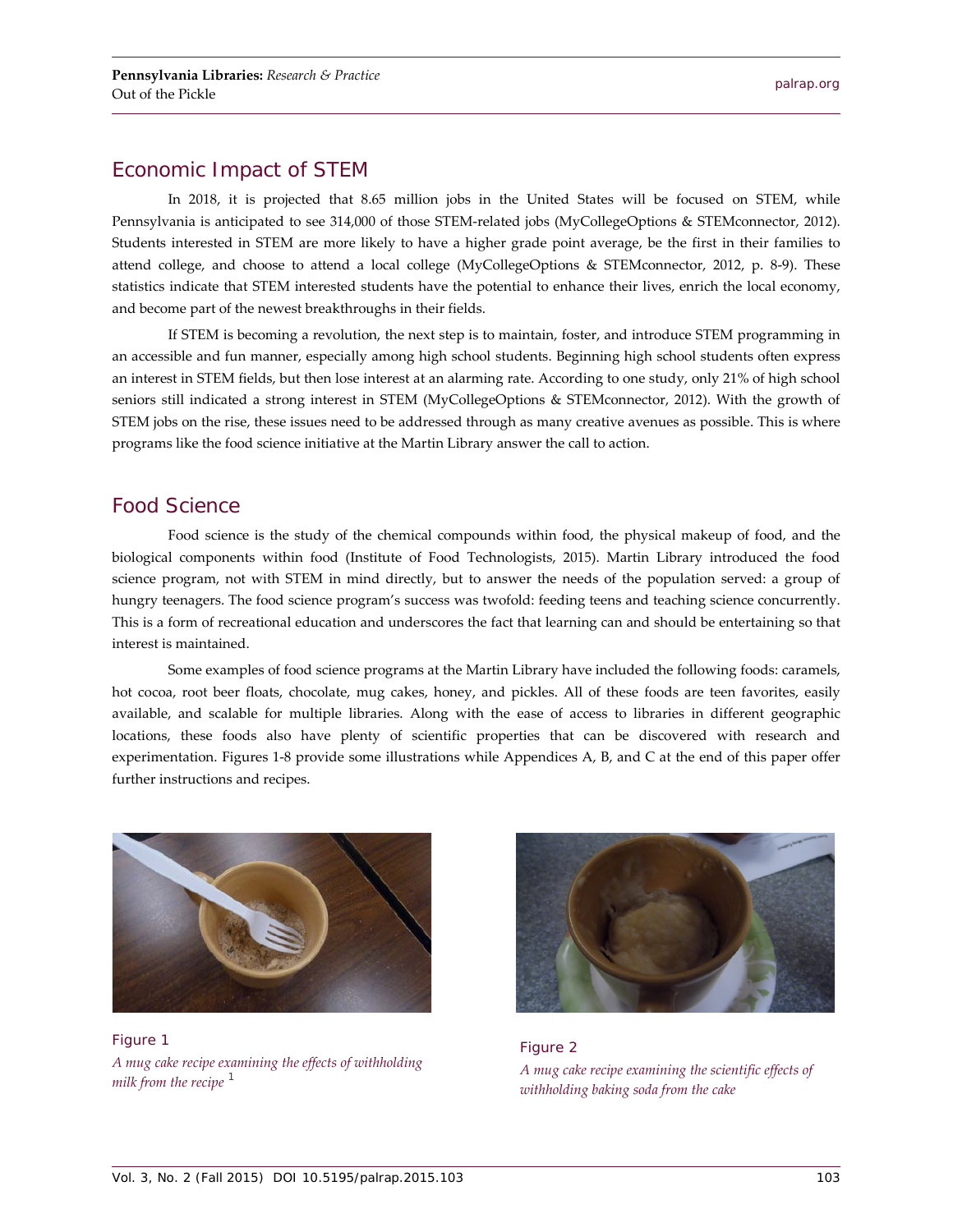



Figure 3 *A jar of honey, demonstrating the heavy density of honey, which opened the discussion of what density means*

Figure 4 *Cookies made with honey and the different types of honey used for experiments*

## **Methods**

The methods for each of these programs follows the same process: select a food, discover scientific information about the food subject, and perform different tests. Teens are given handouts during the program. These handouts include the experiment's directions, facts about the food, several scientific terms with the definitions, and room to write down a hypotheses as well as space to record what really happens. Occasionally, a quiz and prize are offered as part of the program. At the program's conclusion, all participants leave with a copy of the handout, food, and tools to explore the scientific aspects of their daily lives.

There are some precautionary steps that a library should take before embarking on this program. The instructor must be aware of common foods that cause allergic reactions, and the food selected should be thoroughly researched to discover if it may cause a problem. A complete first aid kit should be on hand during the program. Promotional materials should reflect what food is tested, and teens should be informed that they are responsible for making the program coordinator aware of any known food allergies.

The room or kitchen that hosts the program should be clean and have proper ventilation. At Martin Library, the kitchen is private and does require inspection. It is also available for rental and must meet building codes. Since Martin Library participates in the Summer Food Service Program which provides free lunches to children and teens over the summer, the kitchen was inspected for food safety compliance beforehand, which includes the refrigerator being at the correct temperature and the room having appropriate ventilation. In addition, the teens are shown appropriate food handling techniques, which include hand washing, washing fruits and vegetables, and washing all equipment.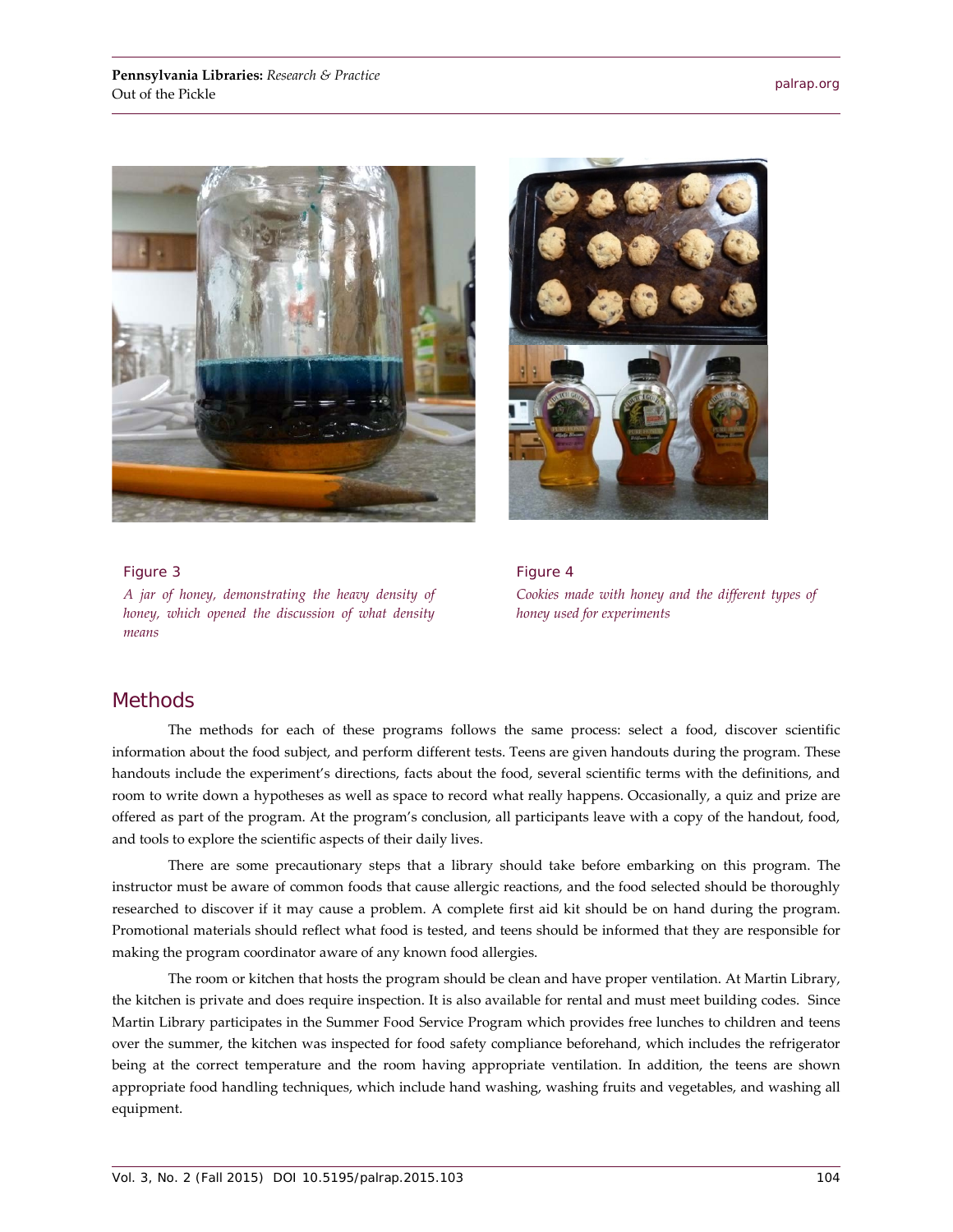Once all necessary precautions have been met, it is time to proceed to the science portion of the program. Pickling is a great activity where teens learn about a fermentation process in which good bacteria are encouraged to grow while harmful bacteria are suppressed. They also learned that pickling is an exchange process of liquids between the vegetables and the brine that makes up the pickling liquid. This exchange by osmosis causes the production of lactic acid, which helps preserve the vegetables. Pickling is essentially just a large chemical reaction. As the teens made jars of pickled vegetables to take home, we discussed the science of pickling. In addition, we reviewed the history of pickling, including the origin of the phrase "got oneself into a pickle" (see Appendix A). The activity takes approximately an hour start-to-finish and is easily replicated on multiple scales for libraries of any size.



Figure 5 *The supplies for pickling*



#### Figure 7

*Vegetables that have been boiled and placed in the ice bath are then allowed to air dry before being added to the pickling liquid*



Figure 6 *The process of transferring pickles from the boiling water to an ice bath*



#### Figure 8

*Once the boiling, cooling, and drying processes are complete, the vegetables are added to the pickling liquid and sealed in a jar. Thoroughly cleaned baby food jars are an easy, accessible option for pickling containers*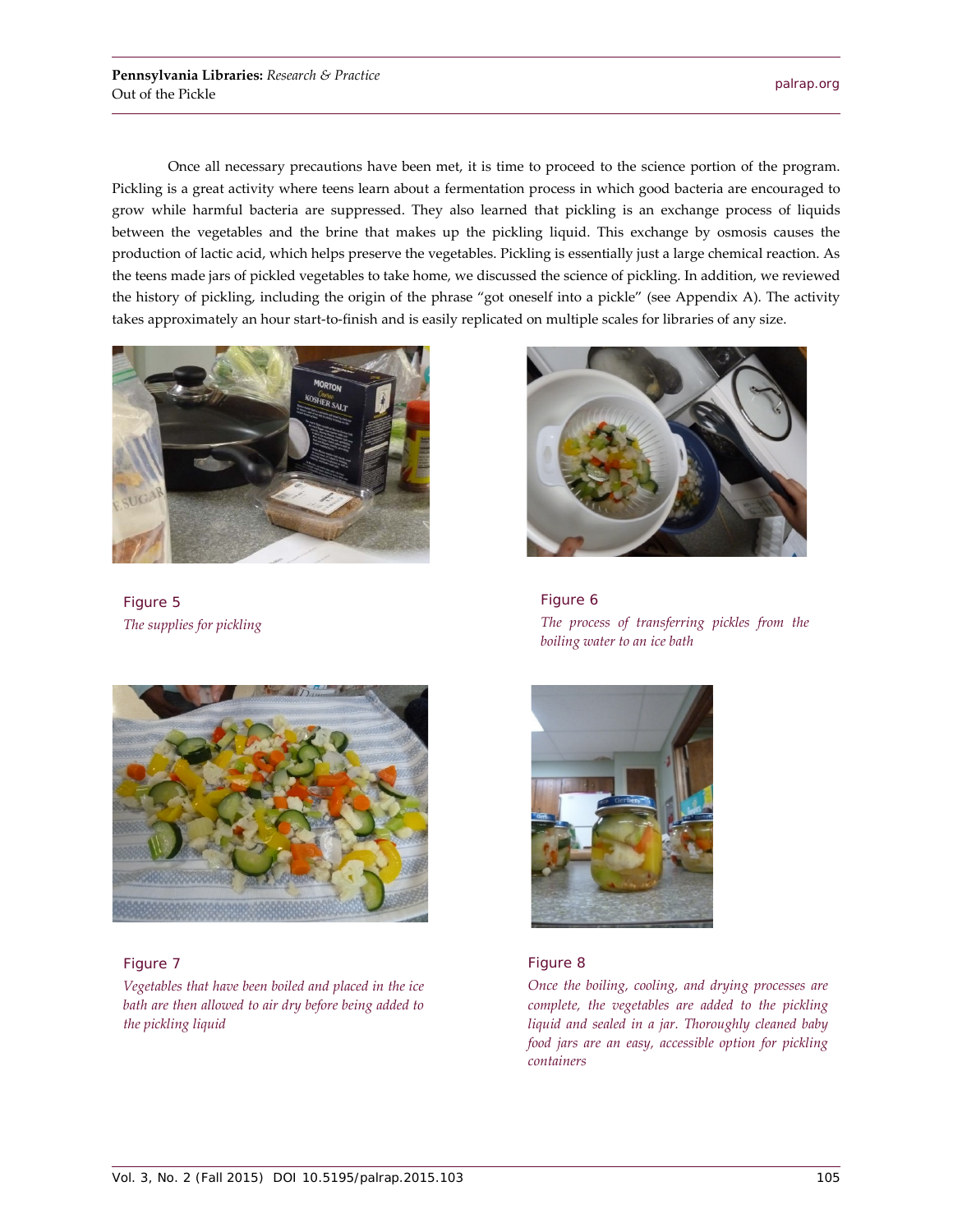## Food Science and the Correlation to STEM

While the food science program at the Martin Library did not start as a STEM initiative, it did develop into STEM programming to meet a need. It is important to incorporate these subjects in library programs and to make programs appealing for students entering a highly STEM-driven workforce and to keep them engaged with STEM for a future that will be largely STEM based, even if they do not enter into a directly STEM-related field. Food science activities engage their minds, spark their interests, and keep STEM meaningful for them. Most importantly, it serves a real need for the teen population attending, provides a local base for STEM interest, and answers the national push for more STEM-related jobs.

## STEM and Food in Other Libraries

Starting STEM programming is a challenge that many libraries can and should accept. When starting STEM programming it is important not to get overwhelmed and caught in the focus around STEM. There are many funding opportunities for STEM related programming, and the possibilities associated with STEM programming are limitless. STEM is not just a fad. It is a national priority. Libraries can and should provide STEM programming to contribute to the development of national STEM initiatives.

Libraries are doing exactly that, bridging gaps in STEM interest by providing quality STEM-related programming. For example, the Ephrata Public Library (Pennsylvania) hosted a collaboration between the "Discover Earth: A Century of Change" exhibit and The Pennsylvania STEM Girls, and organized a forum called "Role Models Matter" that introduced girls to successful female STEM professionals (National Girls Collaborative Project). The Spokane Public Library (Washington) created a "Discover Tech" program that focused on engineers (National Girls Collaborative Project). This program highlighted several engineers and partnered with other community organizations to unite the program.

The National STEM Video Game Challenge had different categories for grades 5-8 and for grades 9-12 and featured cash prizes for the winners, plus recognition at a gaming celebration in Pittsburgh, Pennsylvania (Institute of Museum and Library Services, 2015). "SMART Kids," which is a program at Radnor Memorial Library (Pennsylvania), explores science, math and the arts together in creative programming (Radnor Memorial Library, 2015). "Library Makers," at Madison Public Library (Wisconsin), offers different types of creative making for all age groups (Madison Public Library, 2015).

Chicago Public Library has embraced the concept of Science, Technology, Engineering, Arts, and Math (STEAM) through several creative programs. One of these programs is "STEAM Studio," a week-long maker faire that partners with local community organizations to encourage and facilitate teens making their own fashion, music, and media (Chicago Public Library, 2015). The San Diego Public Library (California) is also involved with STEM. One of their programs is titled "A Week of Wearables, Soft Circuits and More!" This program is for ages 10 and up and focuses on sewing, wearable electronics, and creating circuits. (San Diego Public Library, 2015).

All of these programs share a few similar traits: they reach out to the public, include important topics associated with STEM, are generally free, reach a large age range, enhance the community through various ties and partnerships, and complete the vital mission of providing STEM in a feasible, interesting, and approachable manner. These programs are really something that can be implemented in any library.

Other public libraries, though not always focusing on STEM, have incorporated food in their programming (Boyer, 2013). This website highlights programs for teens like Iron Chef, cookie decorating, and food substitute taste tests to raise awareness about the common foods that cause allergies.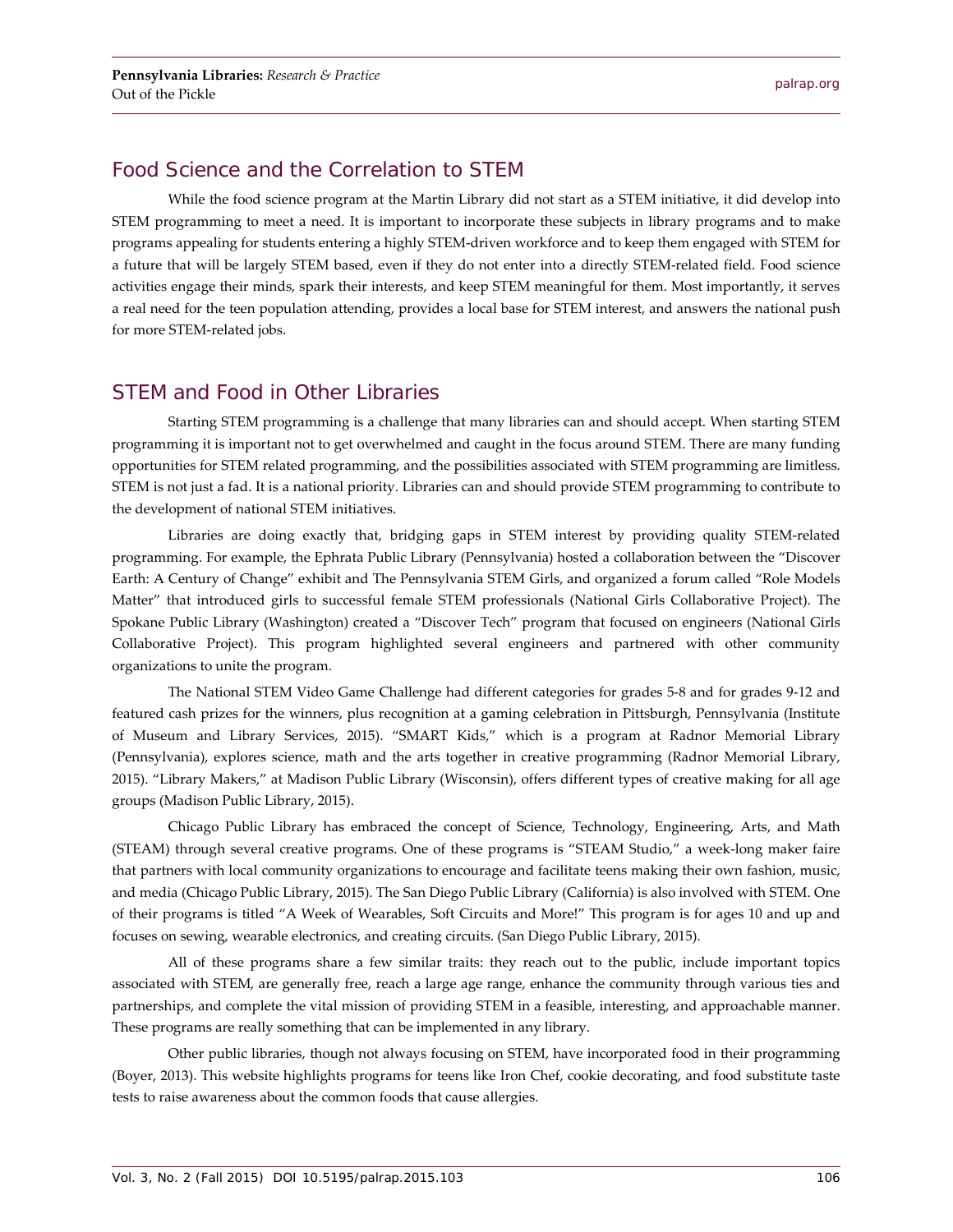One food based program that incorporated STEM was a "Gingerbread House Workshop" for elementary children that showed the basics of building (Koester, 2012). The Tewksbury Public Library (Massachusetts) hosts a "Food Talk" program for adults covering some topics, such as Italian food and chocolate (Taurasi, 2015). High Point Public Library (North Carolina) has a program for school age children called "Culinary Kids" that focuses on making healthy eating choices (High Point Public Library, 2015). Vanderburgh Public Library (Indiana) had an "Ultimate Teen Chef" competition, which had teens work with various foods (Cherry, 2011). These engaging programs provide food and education for the groups attending.

## STEM in Our Library

Martin Library is located in an urban setting and serves a racially and economically diverse population. The school districts within this setting are not meeting educational standards as compared to national, state, or even local levels. Additionally, 90% of students within this population and school district qualify for a free or reduced lunch (York County Community Foundation and York Counts, 2013). Due to budget cuts within the school system and the impoverished area, our library has engaged in unique and inventive ways to pursue bridging the STEM gap within this distressed school district.

One way in which Martin Library has provided STEM programming is by partnering with FIRST Robotics and creating a robotics team for school-age children. This team works with local STEM experts to engage in various STEM activities through the medium of robotics. The STEM initiatives at Martin Library have grown to include the following: a tech club for teens called "Batteries Not Included" where teens learn various technology and computer skills including coding, CAD software use, and game design; an Engineers Week that offers several maker and STEM experiments, one of which included a girl's-only addition of building Little Free Libraries; and a Tech Petting Zoo in which various technological devices were provided for children and teens to use and learn. Martin Library also formulated a vision that includes a continued focus on girls engaging with STEM and projects with the recently acquired 3D printer.

Martin Library has been able to implement some of these STEM programs through grant opportunities, one of which was our local Community Foundation Grant. This grant enabled the library to expand and provide STEM programming. As part of the grant requirements, pre- and post-program interest surveys were distributed and collected. These surveys indicated that many of the students attending would not be exposed to STEM programming through their school. These surveys also suggested that interest in all areas of STEM increased after the programs. These statistics reveal the need and the impact providing STEM programming can have and the comments from teens anonymously surveyed speak for themselves. Comments included:

1. Are you involved in any STEM activities at school?

Answer: No.

2. Is Science, Technology, Engineering or Math one of your favorite subjects? If yes, which one?

Answer: Science and Math.

3. Why did you come to today's program at our Library?

Answer: CAKE!

Many of the surveys had similar answers to the above example, which indicated that teens did not have access or did not participate in STEM at their school, that they did have interest in STEM topics, and that they attended the programs for various reasons that ranged from: the food science program, being bored, already being at the library, or because they liked the staff. These teens were encouraged to answer truthfully, and it was stressed that these answers did not have to be textbook-style answers. One reserved teen fully showed engagement with the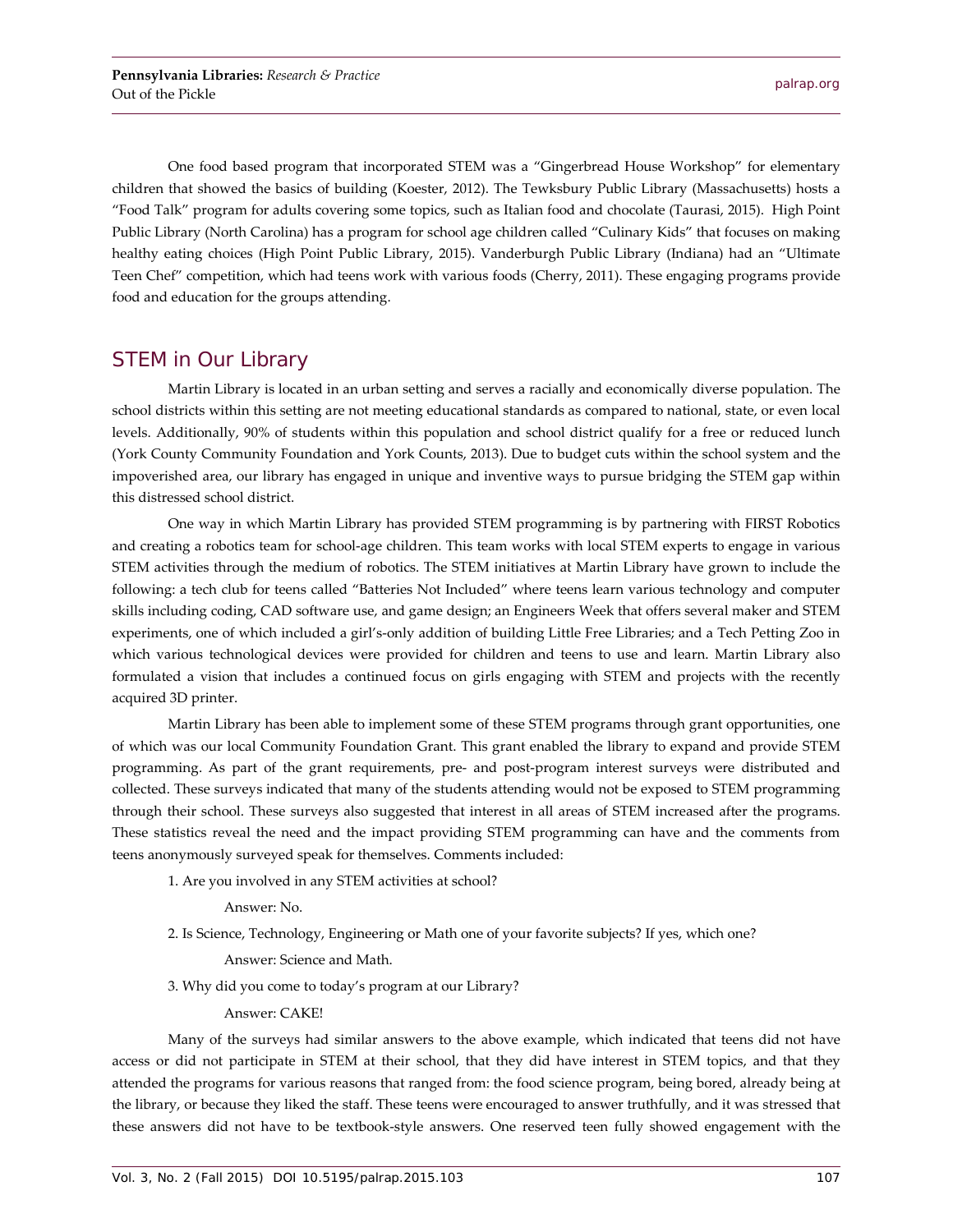program by answering the survey questions through the persona of Batman. This teen does not always participate in programming, so to have this teen answer and fill in the numerical data was not only amusing, it also provided valuable data. Another teen who attended every one of the food science programs has since gone onto college and is studying to be a biotechnologist, so these efforts may be making a positive difference. Additionally, these examples seem to indicate that the program is fun, the teens feel comfortable, and that not only are they reading and comprehending, they also have the freedom to learn and discover in ways they may not be encouraged to do in the classroom.

These survey responses show what librarians at Martin Library and in libraries nationwide are trying to achieve by providing STEM programming: save interest in STEM, foster creativity and discovery, reach the community at large with STEM, and provide future STEM opportunities. Librarians may not be super heroes or scientists, but they do not have to be in order to continue to provide organized and consistent STEM initiatives. Libraries are ideal platforms for reaching national consciousness about the need for STEM, and the above libraries illustrate the ways in which libraries are meeting this need.

## Conclusion and Further Thoughts

Food science at the Martin Library is a creative program that takes the need for STEM seriously and applies it through engaging studies of food. The evidence implies that similar programs are not only essential, they also have real results. Programming like the food science initiative can be and must be reproduced in other library settings to connect STEM with a population that requires it.

Libraries in Pennsylvania and nationwide are creating innovative and distinctive ways to address the need for STEM programs and foster an interest in STEM. This ingenuity, willingness to provide STEM programming, and commitment to maintain student interest has proven that librarians and libraries can adapt and meet the needs of an ever-changing nation. STEM initiatives not only meet a need, they also provide hope of a brighter future and a way to keep us all out of that proverbial "pickle."

#### **Notes**

<span id="page-6-0"></span><sup>1</sup> All images courtesy of the author. (2015).

## References

- Boyer, K. (2013, May 6). Food programs appeal to library patrons. *Public Libraries Online*. Retrieved from <http://publiclibrariesonline.org/2013/05/food-programs-appeal-to-library-patrons>
- Cherry, M. (2011, July 14). *Sprinkle, mold, blend, create: Cooking programs for teens*. American Library Association Public Programs Office. Retrieved from [http://www.programminglibrarian.org/articles/sprinkle-mold-blend-create-cooking](http://www.programminglibrarian.org/articles/sprinkle-mold-blend-create-cooking-programs-teens)[programs-teens](http://www.programminglibrarian.org/articles/sprinkle-mold-blend-create-cooking-programs-teens)
- Chicago Public Library. (2015, July 7). *STEAM studio at Chicago Cultural Center*. Retrieved from <http://www.chipublib.org/news/steam-studio-at-chicago-cultural-center>

High Point Public Library. (2015, September 17). Kids: Programs. Retrieved from <http://www.highpointpubliclibrary.com/index.php?page=programs>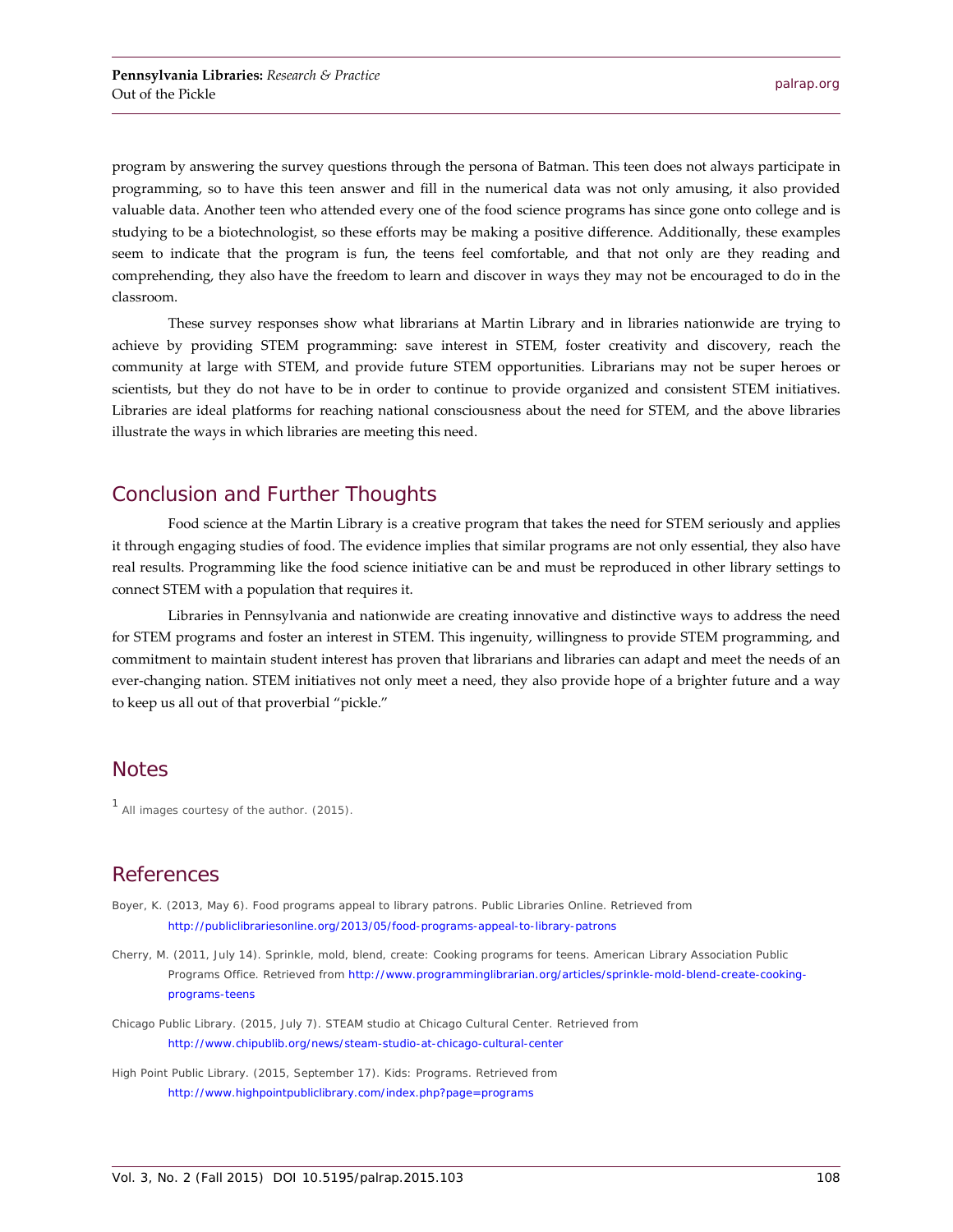Institute of Food Technologists. (2015). *Learn about food science: Food science and technology*. Retrieved from <http://www.ift.org/knowledge-center/learn-about-food-science.aspx>

- Institute of Museum and Library Services. (2015, July 2). *National STEM video game challenge announces winners of fourth annual competition*. Retrieved from [https://www.imls.gov/news-events/news-releases/national-stem-video-game-challenge](https://www.imls.gov/news-events/news-releases/national-stem-video-game-challenge-announces-winners-fourth-annual)[announces-winners-fourth-annual](https://www.imls.gov/news-events/news-releases/national-stem-video-game-challenge-announces-winners-fourth-annual)
- Koester, A. (2012, December 21). Gingerbread house workshop: A holiday STEAM program [Blog post]. *The Show Me Librarian*. Retrieved from<http://showmelibrarian.blogspot.com/2012/12/gingerbread-house-workshop-holiday.html>
- Madison Public Library. (2015). *Library makers: Hands on learning for all ages*. Retrieved from <http://librarymakers.blogspot.com/search/label/CraftLab>
- MyCollegeOptions & STEMconnector. (2012). *Where are the STEM students? What are their career interests? Where are the STEM jobs*? Retrieved from [http://www.discoveryeducation.com/feeds/www/media/images/stem](http://www.discoveryeducation.com/feeds/www/media/images/stem-academy/Why_STEM_Students_STEM_Jobs_Full_Report.pdf)[academy/Why\\_STEM\\_Students\\_STEM\\_Jobs\\_Full\\_Report.pdf](http://www.discoveryeducation.com/feeds/www/media/images/stem-academy/Why_STEM_Students_STEM_Jobs_Full_Report.pdf)
- National Girls Collaborative Project (n.d.). *STEM in libraries: Libraries as STEM education centers*. Retrieved from [http://ngcproject.org/sites/default/files/edlab\\_libraries\\_wp\\_web.pdf](http://ngcproject.org/sites/default/files/edlab_libraries_wp_web.pdf)
- Radnor Memorial Library. (2015, August 19). *SMART kids: Science, math, and the arts at Radnor Memorial Library*. Retrieved from [https://radnorlibrarysmartkids.wordpress.com](https://radnorlibrarysmartkids.wordpress.com/)
- San Diego Public Library. (2015). Week *of wearables, soft circuits, and more!* San Diego Public Library Calendar of Events, Retrieved July 11, 2015 from<http://sdpl.bwcs-hosting.com/cal/event/showEventMore.rdo>
- Taurasi, L. (2015, February 3). *Food and cooking programs featured in February at the library*. Retrieved from <http://patch.com/massachusetts/tewksbury/food-cooking-programs-featured-february-library-0>
- York Community Foundation and York Counts. (2013). *A new education model for York*. Retrieved from <http://www.yorkcounts.org/uploads/4webFinalEducationReport2013.pdf>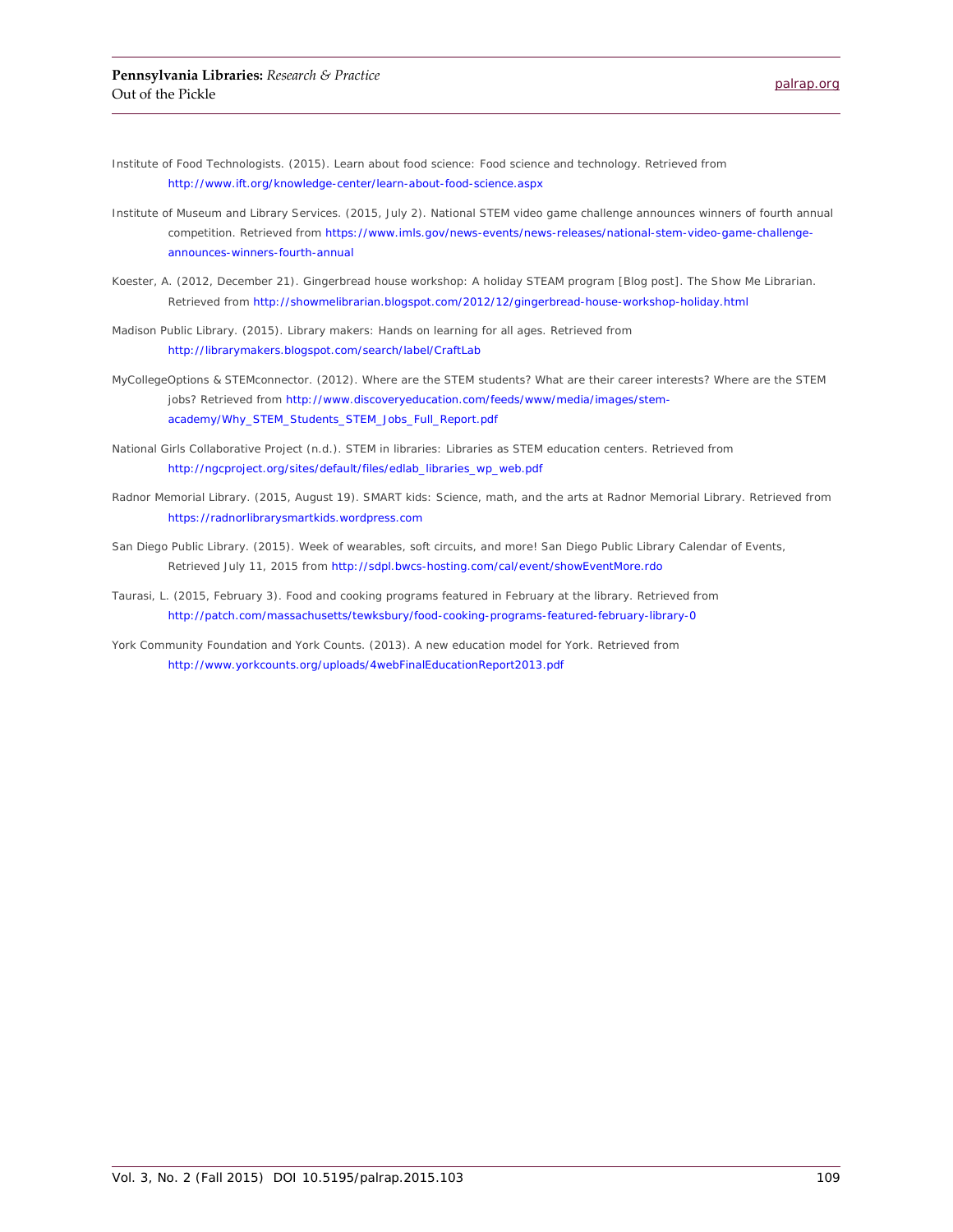## Appendix A

#### Food Science Handout: Pickles

Everyone will be divided into three main groups, Group 1 will prepare the vegetables, Group 2 will make the pickling liquid, and Group 3 will prepare the vegetables for jars!

#### *Group 1:*

Prepare the various vegetables for pickling by washing and cutting the vegetables into bite size pieces. Place the vegetables on the cutting board to chop them, and use the knives carefully!

#### *Group 2:*

For pickling liquid take these ingredients: 2 1/2 cups distilled white vinegar 3 cups water 3/4 cup sugar 5 tablespoons kosher salt 1 teaspoon yellow mustard seeds 1/2 teaspoon dried hot red-pepper flakes

Mix together in a sauce pan and bring ingredients to boil. Stir until the sugar is dissolved then transfer the ingredients to a large bowl to cool.

#### *Group 3:*

Bring six quarts of water to boil and have ready a bowl with ice and cold water. Add cauliflower and cook for 2- 4 minutes (until the veggies are tender, but crisp) before transferring with a slotted spoon to the ice bath. Cook all the other vegetables the same way for 2-4 minutes each. Drain the vegetables using a colander and pat the vegetables dry.

Now all the groups add the vegetables and the pickling liquid in a baby food jar. Put the lid on and keep the jar in the refrigerator for at least a day. Pickled veggies will keep for up to a week. Enjoy!

#### What is Pickling?

Pickling is the act of preserving food through the use of a solution, usually salt and sometimes vinegar. The science involved is allowing the good bacteria to produce the flavor of a pickled object while suppressing the harmful bacteria. Pickling is a fermenting process. Fermentation is the process of a carbohydrate being broken down by organisms. In the pickling case, bacteria is breaking down the vegetable carbs and converting the carbs into a lactic acid, which is what helps preserve the vegetables.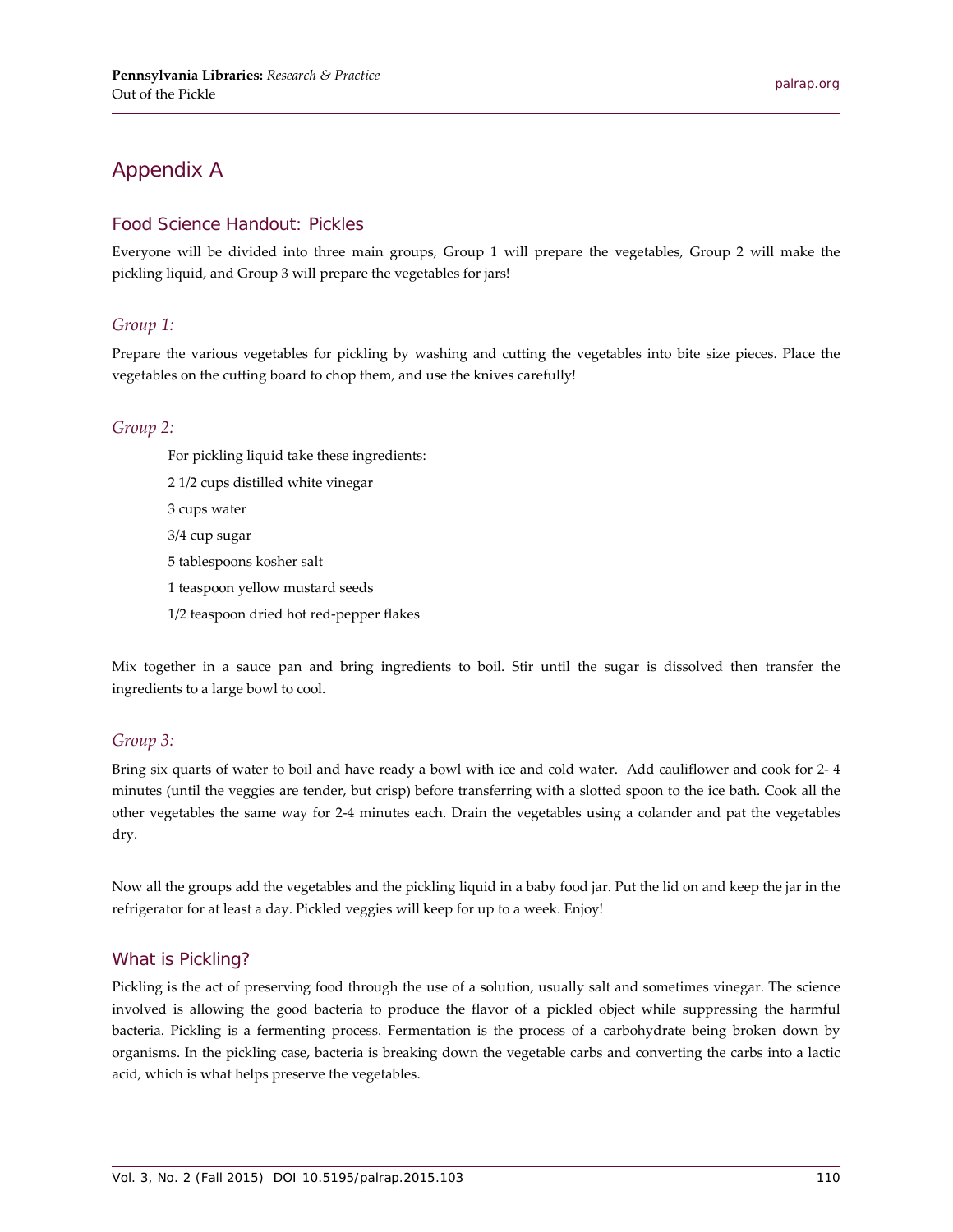#### What Happens During Pickling?

During pickling, the food undergoes some different scientific changes! One change is in the taste and texture of the food, the other is in the pH of the food or the acidity. The texture changes due to osmosis, where the water in the vegetables moves out of the vegetables into the salty brine. The lactic acid that becomes present during pickling changes the taste of the vegetables. Interestingly, this process halts the growth of undesirable bacteria that leads to food spoilage, but it does nothing to halt chemical changes. This means pickling is a chemical process!

#### Veggie Care: Or Keeping Out the Gross Bacteria

Keep the veggies sealed! Air on the first day will encourage the growth of bad bacteria. Keep the jar sealed for at least one day to let the pickling process take place and to protect the veggies from the bad bacteria! Be sure to keep the vegetables covered with the pickling liquid while they are in the jar and just chilling in the fridge. Afterward, you can open the veggies and start to eat them in approximately four days .They should be pretty pickled within a week.

#### Pickling Background:

Pickling has a long history as a good way to preserve food, all the way back to Neolithic times! The phrase to "get oneself in a pickle" is from the Netherlands. I like the way Shakespeare says it best, "How camest thou in this pickle?" Pickling is also present all around the world.

<http://www.exploratorium.edu/cooking/pickles> <http://www.finecooking.com/item/58953/the-science-of-pickles> <http://www.motherjones.com/blue-marble/2011/12/science-pickles> <http://cookingsciencetradition.blogspot.com/2011/02/brining-or-pickling.html>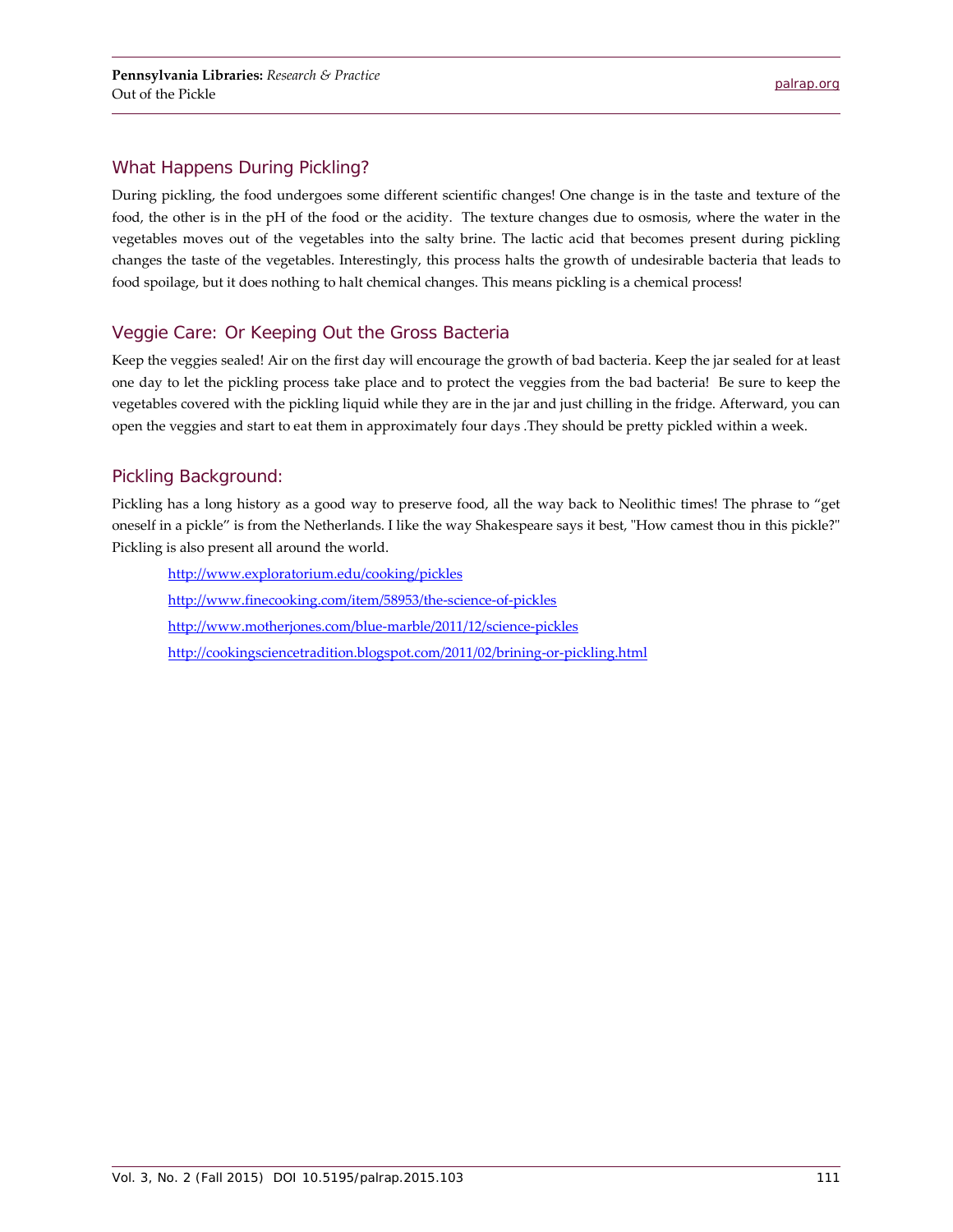## Appendix B

#### Food Science Handout: Root Beer Floats

Take a pre-survey form and fill it out before you begin. Be sure to read all instructions before beginning each experiment! Write down a one-sentence hypothesis before trying the experiment. For example, "I think the cup of root beer will foam over, sprout tiny legs, and walk off with my pencil". Spoiler alert: that hypothesis is wrong.

#### *Experiment 1: Root Beer Float*

In one cup, add ice cream first and then add the root beer. In the second cup, add root beer first and then add the ice cream. What do you think will happen? What happens? Is there any difference? Take notes here, and then write your experiences on the big post-it at the front of the room.

Hypothesis (What do you think will happen?):

Observations (What do you see happen?)

#### *Experiment 2: Fancy Cups*

Coat the inside of one cup with vegetable oil and one with sugar, then pour in your root beer. What do you think will happen? When you try it, what do you observe - does the coating on the cup make any difference? Take notes, and then put down your observations on the giant post-it.

Hypothesis (What do you think will happen?):

Observations (What do you see happen?):

#### *Experiment 3: Got Milk?*

Pour a cup of root beer, and then add some milk. What do you think will happen? What actually happens? Write down your observations here, and then write them on the giant post-it.

Hypothesis (What do you think will happen?):

Observations (What do you see happen?):

#### *Experiment 4: Wishing Well*

Pour a cup of root beer, and then drop pennies into the cup. What do you think will happen? What do you see happen? Record it here, and then put it on the giant post-it at the front of the room.

Hypothesis (What do you think will happen?):

Observations (What do you see happen?):

#### *Experiment 5: Just Kidding, Go Have a Root Beer Float.*

When you're finished with all four experiments and recording your results at the front of the room, go to area #5 and make yourself a celebratory root beer float. Good sciencing!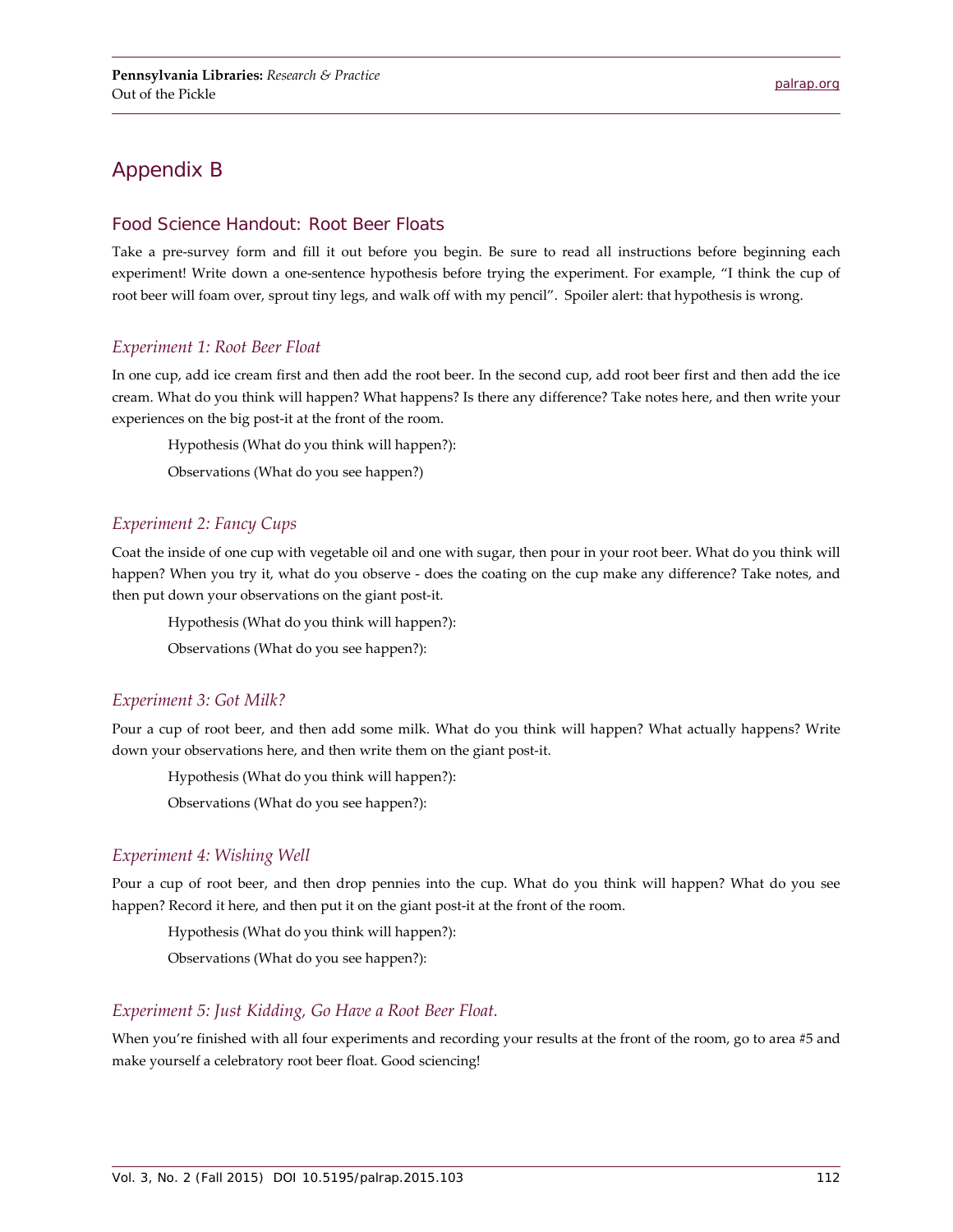## Appendix C

#### Food Science Handout: Honey

Bees work together, so "bee" a team player and form a group of 3-4 people. Working together as a group, test the experiments and write down each of your observations as individuals on your worksheet.

#### *Experiment 1: Density*

Take a clear jar and the 1/8 measuring cup. Pour 1/8 cup of the following liquids into the jar one at a time SLOWLY and CAREFULLY in THIS order. Pour these liquids in the center of the jar, being careful not to pour liquids down the side of the jar. (The liquids that are clear or lighter in color can have food coloring added to them to see them better.)

- 1. Honey
- 2. Dish soap
- 3. Water
- 4. Vegetable oil
- 5. Rubbing alcohol

What did you think would happen? What actually happened to the liquids in the jar? What does density mean?

#### *Experiment 2: Viscosity*

Pour a bit of honey in the bottom of one jar (just enough to cover the bottom of the jar). Heat up an equal amount of honey for ten seconds in the microwave in the glass or glass measuring cup. Test the temperature of both types of honey, then pour the heated honey in a jar and drop a penny into the jar of heated honey and the jar of roomtemperature honey.

Record temperatures here \_\_\_\_\_\_\_\_ Room \_\_\_\_\_\_\_\_Heated What happens? Which penny sunk first? Why is this? What does viscosity have to do with how fast the pennies sink?

#### *Experiment 3: Taste Test!*

Take a spoon and put a drop of one of the three different kinds of honey on the spoon. Taste it, record your observations, and then repeat with the other two flavors of honey.

Orange Blossom Honey Alfalfa Honey Wildflower honey